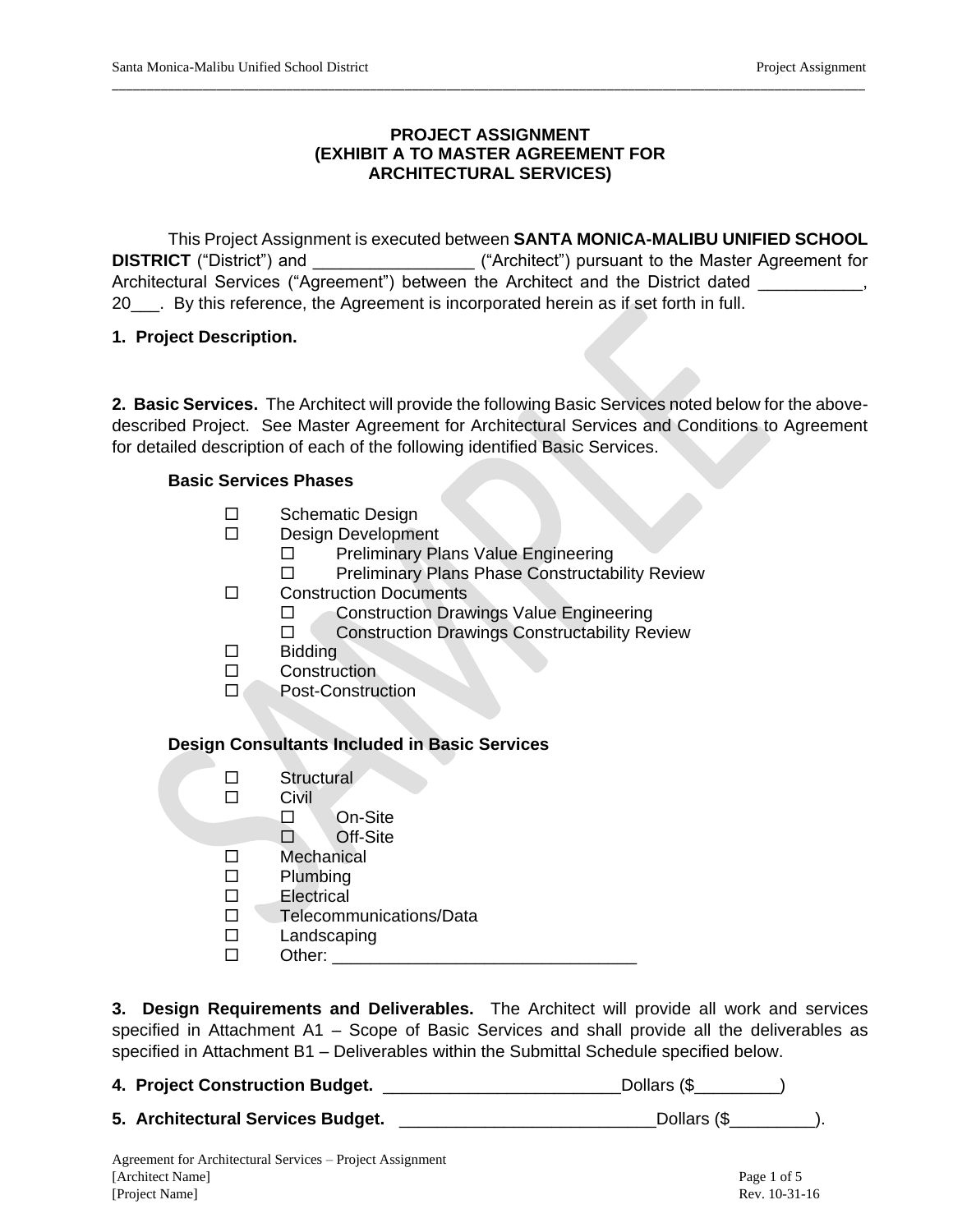#### **6. Architect Compensation.**

**A. Contract Price.** [Describe basis for determining Contract Price i.e., hourly, fixed fee/lump sum, percentage of Construction Costs, etc.].

\_\_\_\_\_\_\_\_\_\_\_\_\_\_\_\_\_\_\_\_\_\_\_\_\_\_\_\_\_\_\_\_\_\_\_\_\_\_\_\_\_\_\_\_\_\_\_\_\_\_\_\_\_\_\_\_\_\_\_\_\_\_\_\_\_\_\_\_\_\_\_\_\_\_\_\_\_\_\_\_\_\_\_\_\_\_\_\_\_\_\_\_\_\_\_\_\_\_\_\_\_\_\_\_\_\_\_\_

### **B. Allocation of Contract Price to Phases of Basic Services.**

| <b>BIM Fee Schedule</b>                               |              |               |
|-------------------------------------------------------|--------------|---------------|
| <b>Pre-Design Phase:</b>                              | 3            | $\%$          |
| <b>Schematic Design Phase:</b>                        | 20           | %             |
| <b>Design Development Phase:</b>                      | 20           | %             |
| <b>Construction Documents Phase:</b>                  | 25           | $\frac{0}{0}$ |
| <b>Bidding Phase:</b>                                 | $\mathbf 2$  | $\%$          |
| <b>Construction Contract Administration Phase: 25</b> |              | %             |
|                                                       |              |               |
| <b>Post-Construction Phase:</b>                       | 5            | $\frac{0}{0}$ |
| <b>TOTAL:</b>                                         | 100          | %             |
|                                                       |              |               |
| <b>CADD Fee Schedule</b>                              |              |               |
|                                                       | 3            | $\%$          |
| <b>Pre-Design Phase:</b>                              |              |               |
| <b>Schematic Design Phase:</b>                        | 15           | $\%$          |
| <b>Design Development Phase:</b>                      | 20           | $\frac{0}{0}$ |
| <b>Construction Documents Phase:</b>                  | 30           | $\%$          |
| <b>Bidding Phase:</b>                                 | $\mathbf{2}$ | $\%$          |
| <b>Construction Contract Administration Phase: 25</b> |              | $\%$          |
|                                                       |              |               |
| <b>Post-Construction Phase:</b>                       | 5            | $\%$          |

## **C. Additional Services Rate Schedule.**

Architect Personnel

Design Consultants Personnel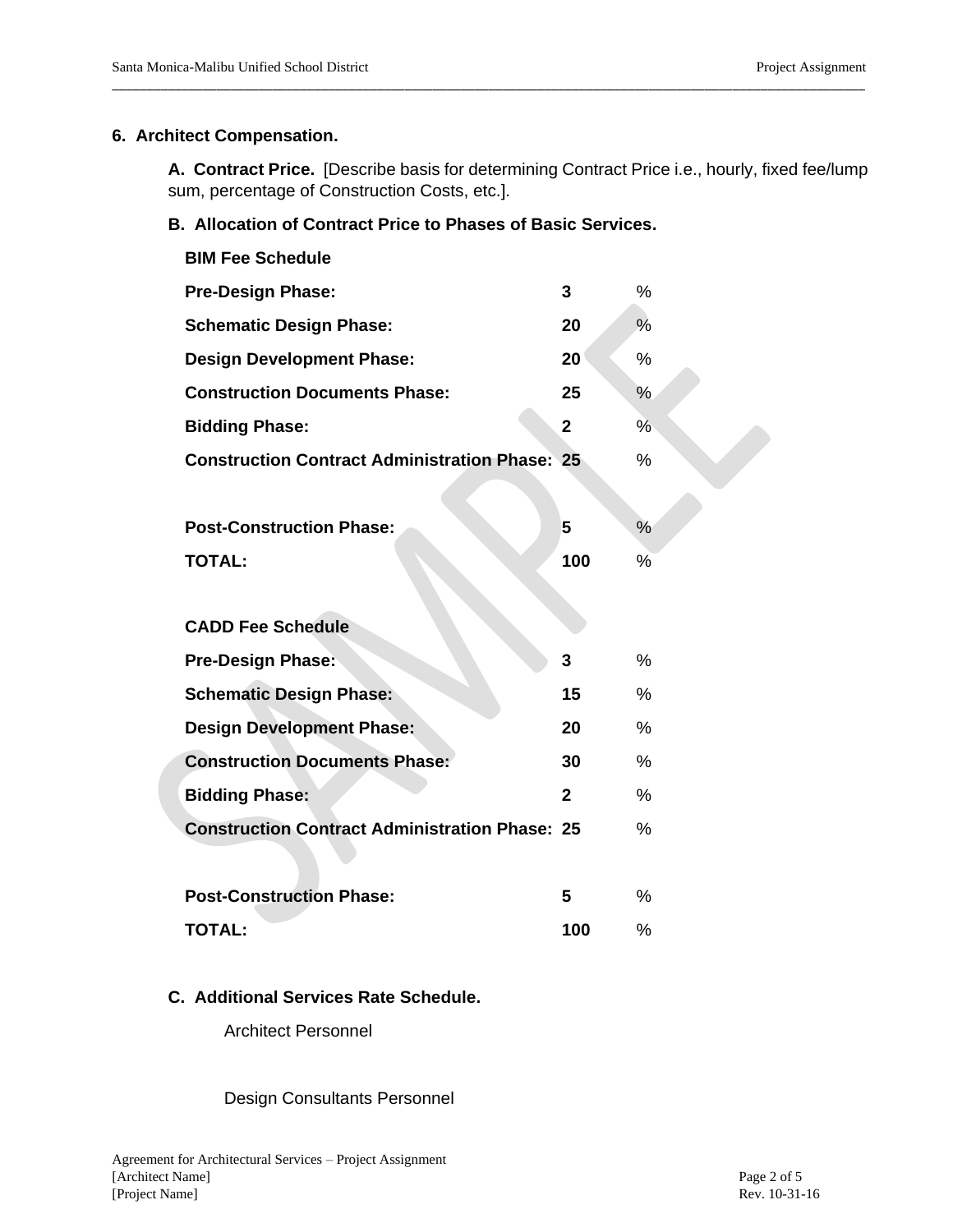#### **6. Basic Services Submittal Schedule.**

|                                                                                             | <b>START DATE</b>               | <b>FINISH DATE</b>              |
|---------------------------------------------------------------------------------------------|---------------------------------|---------------------------------|
| <b>Schematic Design Phase</b>                                                               |                                 |                                 |
| Initial Design Development Pha                                                              |                                 |                                 |
| <b>Final Design Development Phas</b>                                                        |                                 |                                 |
| <b>Preliminary Plans Value</b><br><b>Engineering; Constructability</b><br><b>Review</b>     | Value Engineering:              | Value Engineering:              |
|                                                                                             | <b>Constructability Review:</b> | <b>Constructability Review:</b> |
| <b>Initial Construction Documents</b><br><b>Phase</b>                                       |                                 |                                 |
| <b>Final Construction Documents</b><br><b>Phase</b>                                         |                                 |                                 |
| <b>Construction Drawings Value</b><br><b>Engineering; Constructability</b><br><b>Review</b> | Value Engineering:              | Value Engineering:              |
|                                                                                             | <b>Constructability Review:</b> | <b>Constructability Review:</b> |
| <b>Bidding</b>                                                                              |                                 |                                 |
| <b>Construction</b>                                                                         |                                 |                                 |
| <b>Post-Construction</b>                                                                    |                                 |                                 |

\_\_\_\_\_\_\_\_\_\_\_\_\_\_\_\_\_\_\_\_\_\_\_\_\_\_\_\_\_\_\_\_\_\_\_\_\_\_\_\_\_\_\_\_\_\_\_\_\_\_\_\_\_\_\_\_\_\_\_\_\_\_\_\_\_\_\_\_\_\_\_\_\_\_\_\_\_\_\_\_\_\_\_\_\_\_\_\_\_\_\_\_\_\_\_\_\_\_\_\_\_\_\_\_\_\_\_\_

Dated: \_\_\_\_\_\_\_\_\_\_\_\_\_\_\_\_\_\_\_\_\_\_\_\_\_, 20\_\_\_

## **SANTA MONICA-MALIBU UNIFIED SCHOOL DISTRICT, a California unified school district**

**ARCHITECT NAME**

| Bv.         |        |
|-------------|--------|
| ⊤:∗<br>HUC. | Title. |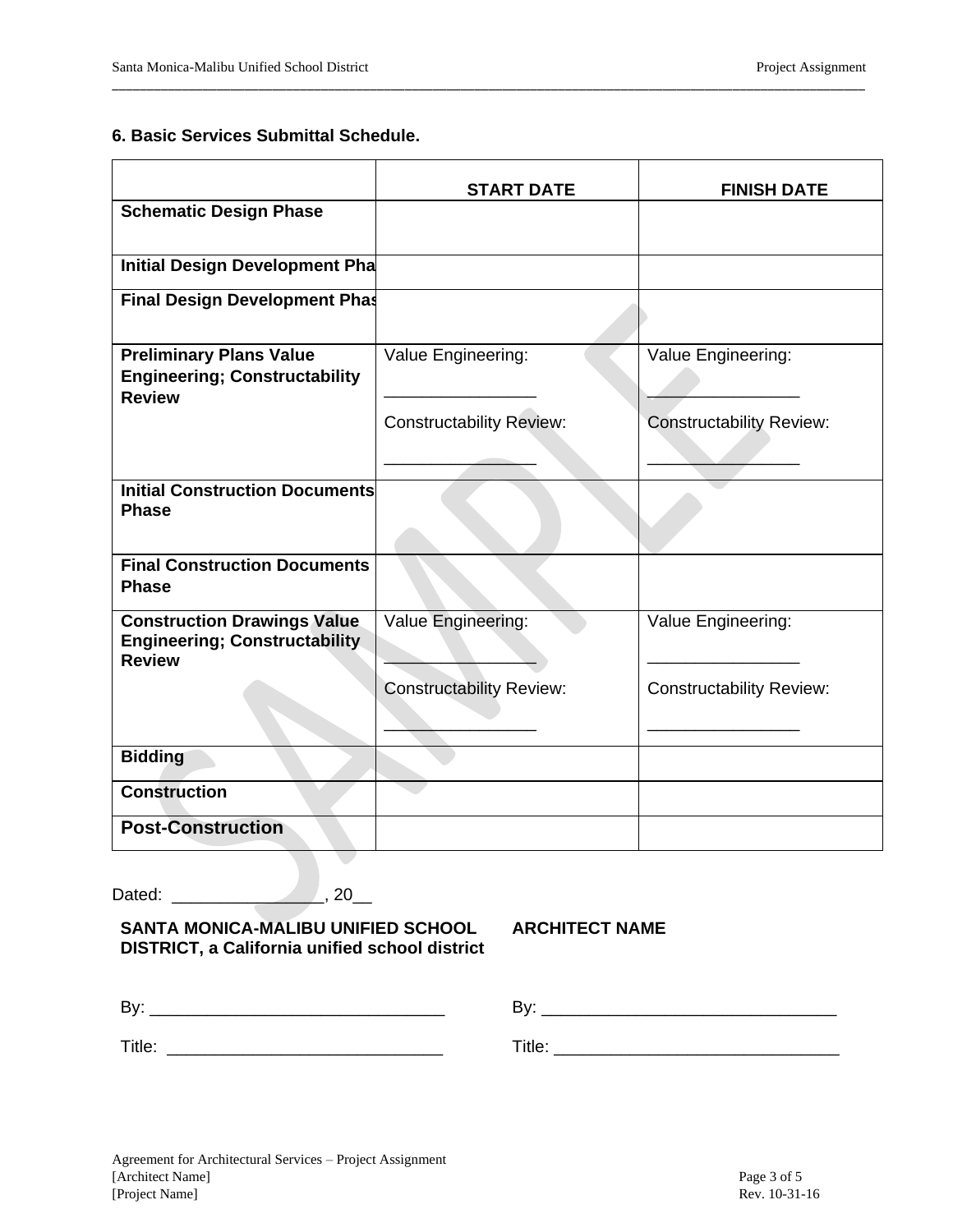## **ATTACHMENT A1 SCOPE OF BASIC SERVICES**

\_\_\_\_\_\_\_\_\_\_\_\_\_\_\_\_\_\_\_\_\_\_\_\_\_\_\_\_\_\_\_\_\_\_\_\_\_\_\_\_\_\_\_\_\_\_\_\_\_\_\_\_\_\_\_\_\_\_\_\_\_\_\_\_\_\_\_\_\_\_\_\_\_\_\_\_\_\_\_\_\_\_\_\_\_\_\_\_\_\_\_\_\_\_\_\_\_\_\_\_\_\_\_\_\_\_\_\_

Agreement for Architectural Services – Project Assignment [Architect Name] Page 4 of 5 [Project Name] Rev. 10-31-16